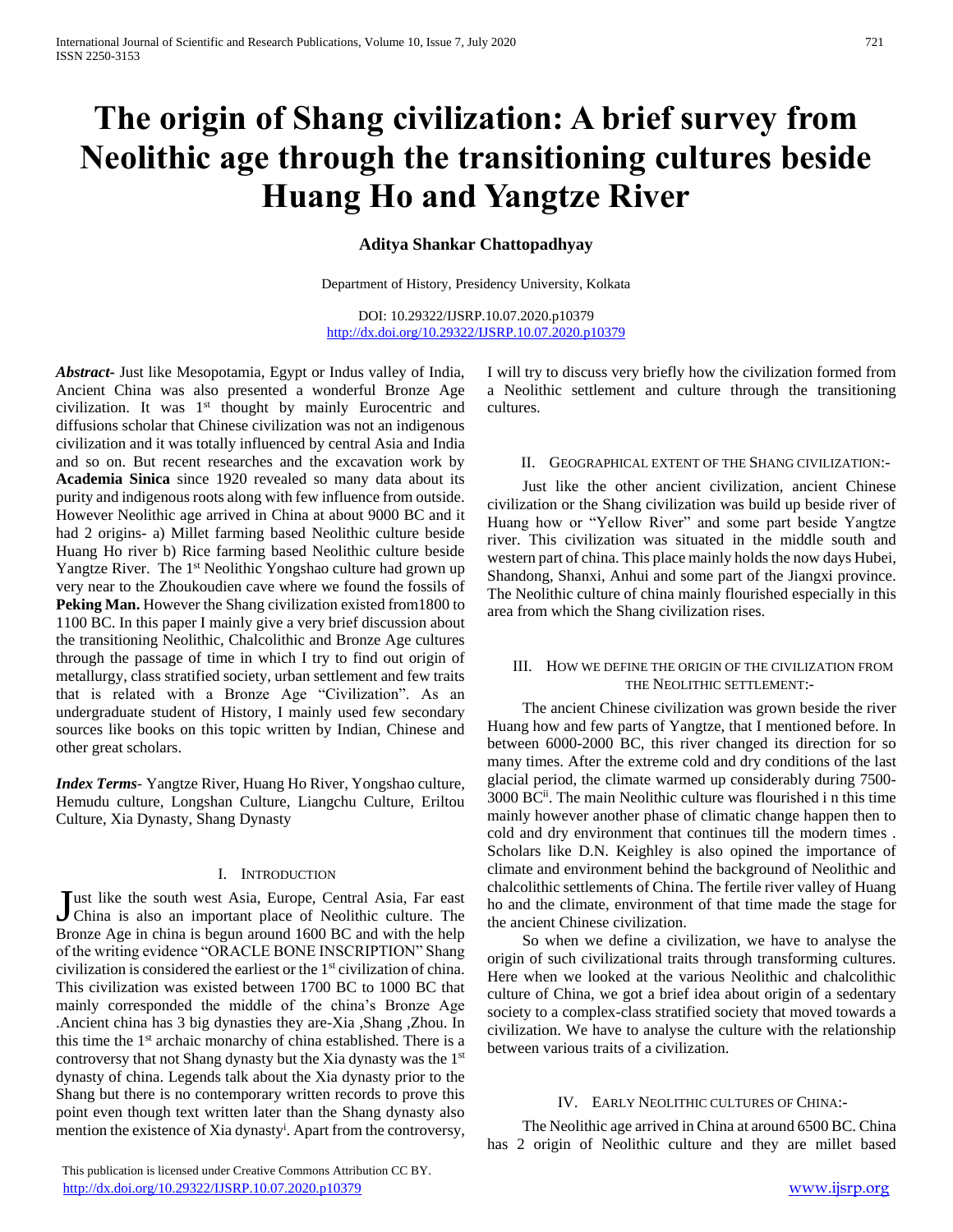Yongshao culture in Huang ho valley and rice based Neolithic culture in Yangtze valley. The  $1<sup>st</sup>$  one was known as Yongshao culture (5000-3000 BC) excavatediii by J.G. Anderson in 1927 and the rice based culture was known as Hemudu cultureiv. Those cultures are contemporary but hardly showed any kind of similarity due to its different background of climate and environment. However that culture is not so much important for the origin of Shang but we cannot deny its relevance for the origin of pottery, classic tripod vessels and jade object through Longshan and Liangzhu culture which were an integral part of Shang art and architecture. From that phase we found the origin of civilizational traits in China.

## V. LONGSHAN CULTURE IN HUANG HO VALLEY (APP. 2700-  $2000$  BC) $v$  :-

 This culture includes manufacturing of wheel turned pottery, copper, bronze, jade ornaments, possible origin of writing and lastly most important-evidence of town society. Located at the hubs of regional settlement networks' are large population centres characterized by new archaeological features. The rammed earth walls which indicates a social system that was that was significantly more complex that 'Yongshao village'<sup>vi</sup>. So many towensite excavated in Henan, Sichuan and Shanxi province. The largest town settlement is excavated from Taosi in Shanxi provinces the best site to show up gradation towards an urban civilization in this culture.

 Here we find wheel made and well fired pottery and copper made pottery. With the early evidence of metal this is opined by the scholars that the metal vessels were limited for the elites.

. Many scholars tried to find writing evidence in Yangshao, Cishan pottery decoration but they did not succeed so much. But recent archaeology has turned out a new type of material. K. C. Chang noted that at a large number of prehistoric sites incised marks, apparently of a symbolic character, have been found on pottery vessels or potsherds. These sites show date from early Neolithic Yongshao to just before the historic period and they were found through entire yellow river valley of China.<sup>vii</sup> According to Prof. Chang the mark in the pottery is an evidence of the pottery maker's name, pottery shops or the story of the clans who were made pottery. Even so many Longshan site shows such evidence of writing in pottery shards and it is very similar in contemporary Liangchu culture in Yangtze valley. On the each of the two shreds the graphs from from an internally related sequence of ideas that can only be connected through languageviii.Therefore many scholars suggest the decoration and symbols of pottery as an early specimen of **Chinese writing**- an essential trait of a civilization that we found in chalcolithic **Longshan culture.**

 The writing yet did not decipher but undoubtedly it was used for spiritual and administrative function. The evidences bring dramatic social changes in Longshan culture and many scholars suggested the probability of "**Archaic state".** That is why not only archaeologists found so many evidence of palace, walled city and residence of common people but also found so much evidence of warfare. In Taosi sites, 280 hec. Rammed earth belonged to the elite residents were separated from those of commoners by dividing walls.ix Violence in the society is also reflected in the finding of skeletons in a dry well in Longshan sites which show the struggle of the then rulers to maintain their position.

 This publication is licensed under Creative Commons Attribution CC BY. <http://dx.doi.org/10.29322/IJSRP.10.07.2020.p10379> [www.ijsrp.org](http://ijsrp.org/)

 Social stratification and class differentiation is also reflected in Longshan burial culture. Excavation in Taosi showed so many burial which were divided in 3 sub divisions-large scale with so many grave goods mainly jade items , medium scale grave with few goods and lastly small sized graves with no grave good. This social stratification is also apparent in contemporary Liangchu culture which I will discuss now.

 **In Longshan culture we undoubtedly said that this culture gave the birth of early language and highly stratified society that is so important for an ancient urban civilization.**

# VI. CONTROVERSY REGARDING THE RISE OF CIVILIZATION IN YANGTZE AND HUANG HO VALLEY AND INFLUENCES OF YANGTZE VALLEY IN THE XIA AND SHANG CIVILIZATION:-

 Previously I discuss about the rise of complex society and pre-states in Yangtze valley, now I discuss about the rise of a civilization or urban culture in southern china. Recent research breaks the myth regarding the Chinese prehistory that Huang ho valley is the backbone of Chinese civilization. Prof. Xu Chaolong wrote an interesting paper on this topic. Seeing the industrial evaluation and development in south china from 1960, he tried to find out the urban culture of this site in early age. Many scholars research indicate that this place gives birth of a civilization much older than Shang but it is still going on and archaeologists thought that this urban culture had a great influence in urban culture, stratified society of Xia dynasty. Well Liangchu culture is one of the important cultures of this site and special for jade ornaments. In a site 547 artefacts found with a single skeleton. The grave goods are an assemblage of pottery vessels, shark tooth, ivory and jade object. The grave clearly suggests the grave of a political and leader or lineage chief<sup>x</sup>. Such burial reflects the highly stratified society with a clear distinction between rulers and the ruled

 Here I will discuss about the urban cultures of later liangchu culture and the excavation in the upper valley of Yangtze River. There the archaeologist found evidence of rapid increase in population. This period belonged to the Quchiling culture (3200- 2600 BC). Each of the settlements was surrounded by a large rammed wall and a wide moat. Inside there was a large production sites located in a different places and an area thought to include palace or temple located in higher tableland in the centre of the site.<sup>xi</sup> Here we found high walls that were used almost every urban site. There we found the diverse culture in burial. In the cemetery outside the 'city wall' a jade objects were found in tombs of the rich while nothing was found in the burial of the common people or poor<sup>xii</sup>.Finding of so many artefact only in the elite graves suggested a highly stratified society. We found a large 'city' on the top, several smaller cities having the same configurations. The walled city might have been the result of specialization of production and also some evidence of war that happened frequently on that period. Chaolong said "we can see a developed society with apparent factors of urbanism and civilization"xiii.

 The period of 3000-2000 BC is the most prosperous age of Yangtze river valley and maintained its development for so many years. But archaeology shows a dark period between 2000 to 1050 BC where all development we see in Huang ho valley. Though very few sites provides some artefacts that are contemporary of Shang period.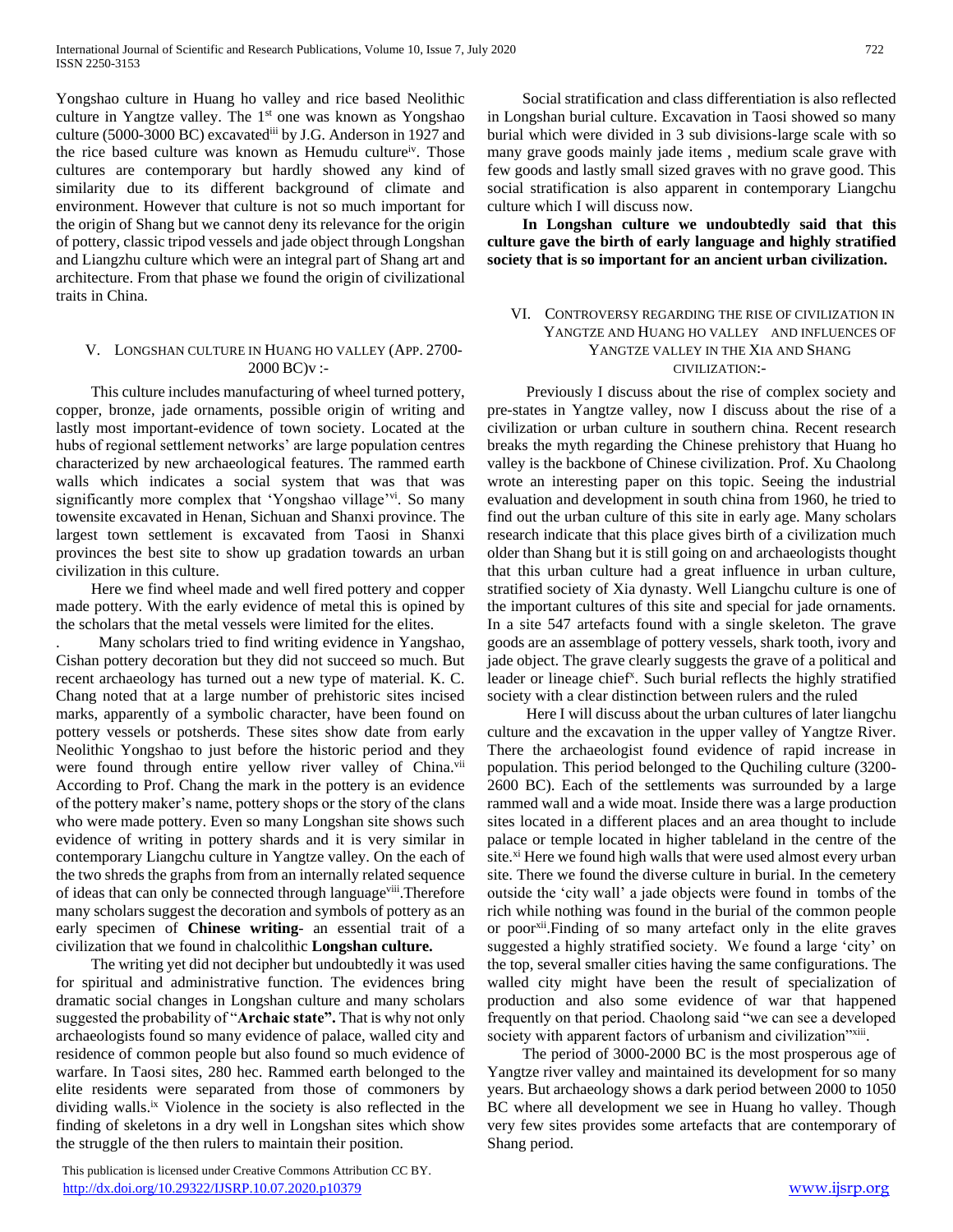So with so many excavations, Yangtze valley shows a new civilization that is quite older than "**Yellow river civilization".**  Though there is no written evidence but still the discovery of such evidence really challenged the "**Yellow river civilization"** the backbone of ancient china. But my topic did not base on this controversy. Chaolong said around 2200~2000 BC when Yangtze civilization enjoyed the peak of its development, suddenly collapsed and disappeared from the delta region. Thick layer of mud in every Liangchu site proved that earliest civilization of china may have been destroyed by flood. We see the rebirth of this culture in Zhou period.

So if the Shang civilization is the  $1<sup>st</sup>$  civilization of china so what happened with the Yangtze valley? The main cultural features of Liangchu culture was moved to the middle valley of Huang ho and amalgamated with the mainstream of Chinese civilization. This gives birth of a new culture called 'Eriltou' which was raised on the middle valley of Huang ho and flourished the Xia dynasty. Now I will discuss Eriltou culture and Xia dynasty that is the last step towards Shang civilization.

#### VII. ERILTOU CULTURE AND XIA DYNASTY:-

 Neolithic Longshan culture showed rising of chiefdoms, states, and this culture is followed by Eriltou culture (1900-1600 BC). This culture named after the findings in the city of Eriltou in the Henan province in 1957 south of Huang ho river. We previously discuss about the Liangchu culture in Yangtze valley that was destroyed at around 2000 BC by devastating flood. So the culture migrated to this part of china and merged with Longshan culture. Similarly like Longshan culture, this culture this culture showed so many up gradations of social structure, town plan, pottery culture and metallurgy. In the later phases a complete pal ace structure excavated surrounded by high walls in all 4 sides. Large palace complex was contrasted by small huts and houses indicating class differentiation. The remains of graves excavated also reflect such a social chasm. Another important feature of this culture is the bronze metallurgy that reached the highest stage of development<sup>xiv</sup>. Eriltou artisans produced verity of bronze tools with so many bronze weapons like battle axe, dagger, axe etc. All the artefacts were found in either elite groups or near palace area indicating royal control over bronze. All this this features raise the question of state formation or early civilization.

 Most scholars agree now that after the beginning of 2nd millennium BC, something that can be properly called a state had indeed arisen in China, particularly in western Henan xv .Many sites of the relevant culture between 1900-1600 BC supports this fact. So many excavation and research over this culture proved Xia dynasty, the so call 1st dynasty of china is the contemporary part of Eriltou culture. This dynasty has a great influence from the Yangtze valley settlements. The founder of the dynasty Yu the great was also a man who came from that part. He was the 1<sup>st</sup> ruler who was successfully able to establish flood control measures to protect the valley from inundations. Recent excavation traced his capital in Dengfeng, Henan province which was a large settlement. King Yu and his successor ruled the Xia dynasty for a long time. The dynasty mainly covers the middle and few part of southern china in Huang ho, Yangtze valley. Well it is a matter of controversy that is Xia the 1st civilization of china? Well, we do say so only for the absence of written evidence. Ancient china has

 This publication is licensed under Creative Commons Attribution CC BY. <http://dx.doi.org/10.29322/IJSRP.10.07.2020.p10379> [www.ijsrp.org](http://ijsrp.org/)

3 dynasties- Xia, Shang, Zhou. Father of Chinese history Sima Qian selected Xia from among many contemporary polities probably because during the earliest part of the Chinese Bronze Age or three dynastic periods Xia was most powerful<sup>xvi</sup>. So we can say that Xia dynasty and contemporary Eriltou culture succeeded to unify the ancient Chinese province and made the platform for Shang dynasty that arrived at around 1700 BC.

# VIII. RISE OF SHANG DYNASTY:-

 The period of Shang dynasty (1700-1000 BC) corresponds to the middle of the china's Bronze Age. Xia dynasty did not have any written evidence that we found in Shang dynasty in oracle bone inscription. The city of Eriltou had fallen in the late  $16<sup>th</sup>$ century B.C. Recent systematic C-14 dating has fixed the end the last period of the cultural deposit in Eriltou. 1554 BC is suggested as the as the 1st year of the Shang civilization by so many historian. With the establishment of this civilization we enter into the historical period when North china was ruled by royal dynasty whose outline history is testified by the excavated written records in a close match with the received tradition on Shang royal genealogy.xvii

 From the Oracle bone inscription we found so many facts regarding the Shang dynasty. This written evidence belongs to the later Shang period that is why we got the names of the kings, capitals, rituals and so many features that is essential for a civilization. According to the legend Cheng Tang founded this dynasty after defeating the ruler of legendry Xia dynasty and their 1 st capital was Xibo. Written record showed that not only Xibo but also Shang has 7 capitals in their almost 600 years rule. Archaeological findings indicate that the focal point of the Shang dynasty was a triangular area in the Henan Province covering 5 major cities of Anyang, Luoyang and Zhengzhou. The findings also suggested the high social stratification that we see in the previous culture especially in Anyang. Kings, priests and royal family member was in the upper class- the exclusive users of bronze for rituals and war. Farmer, craftsman comprised the lower strata of Shang society.<sup>xviii</sup>

 **Well in that way the 1st ancient civilization of china formed after passing so many Neolithic and chalcolithic culture.**

# **Conclusion:-**

 There are many problems to reconstruct the of Chinese history. The history is written mainly based on few archaeological findings and mainly on the myths, legends etc. Well still many scholars suggest Xia as the  $1<sup>st</sup>$  civilization of china but the research still going on. . As K.C. Chang said that Chinese Neolithic culture went through a series of changes as it's gradually progressed to higher and higher cultural levels and finally the process of evaluation gave the birth of a pristine civilization in china.<sup>xix</sup> The **changes we see in the Neolithic Yongshao, Longshao, Liangchu, Daxi cultures and finally Eriltou culture. The evaluation in culture showed social stratification, diverse pottery culture and obviously a state formation the gave a birth of civilization**. And at last I will say that Chinese civilization is influenced by other was just a myth of old researches and according to Prof. Chang Chinese culture is indigenous and it's